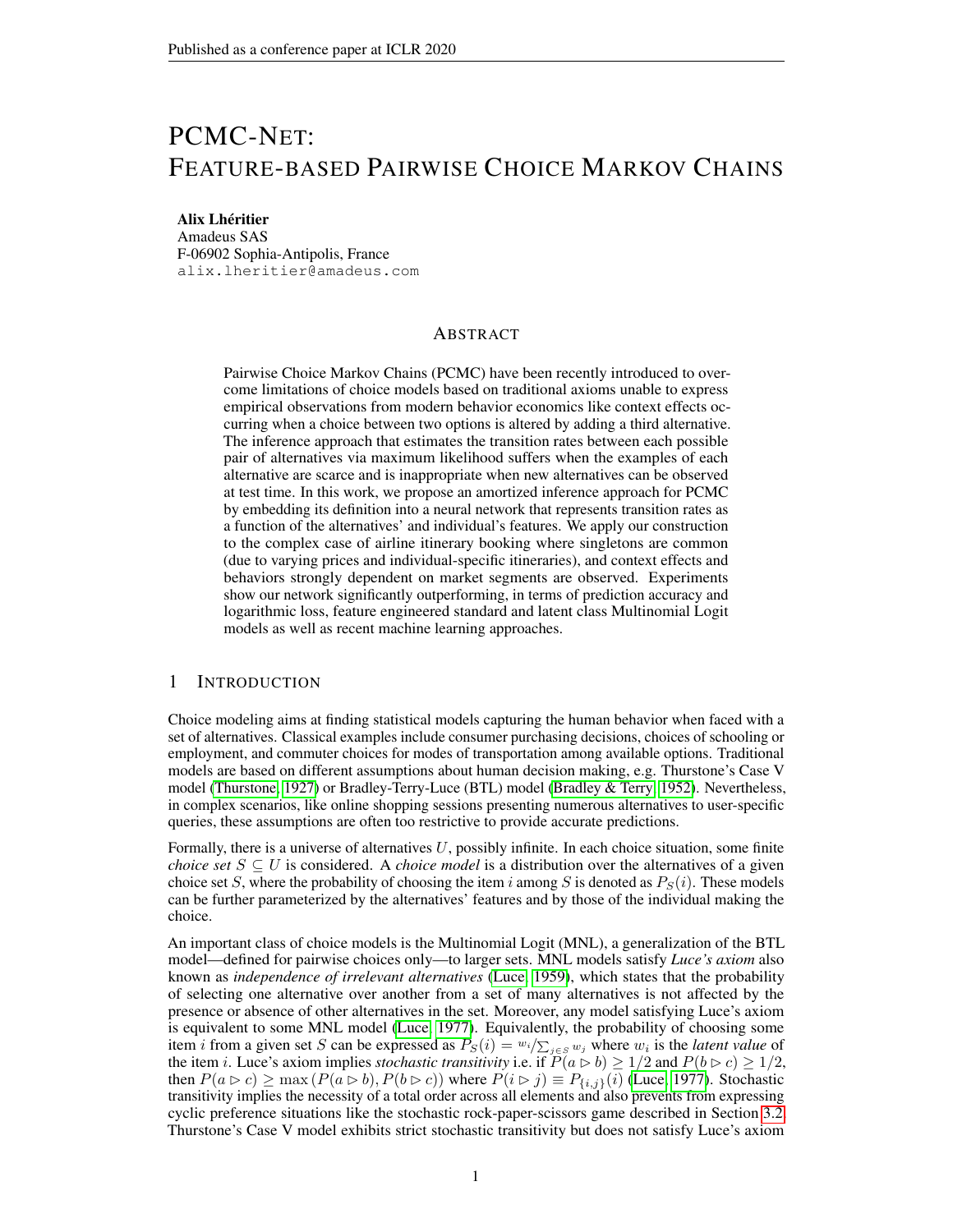[\(Adams & Messick, 1958\)](#page-9-3). Luce's axiom and stochastic transitivity are strong assumptions that often do not hold for empirical choice data (see [\(Ragain & Ugander, 2016\)](#page-10-1) and references therein). For example, Luce's axiom prevents models from expressing *context effects* like the *attraction effect* (also know as *asymmetric dominance* or *decoy* effect), the *similarity effect* and the *compromise effect*. The attraction effect occurs when two alternatives are augmented with an *asymmetrically dominated* one (i.e., a new option that is inferior in all aspects with respect to one option, but inferior in only some aspects and superior in other aspects with respect to the other option) and the probability of selecting the better, dominant alternative increases [\(Huber et al., 1982\)](#page-9-4). The similarity effect arises from the introduction of an alternative that is similar to, and competitive with, one of the original alternatives, and causes a decrease in the probability of choosing the similar alternative [\(Tversky, 1972\)](#page-10-2). The compromise effect occurs when there is an increase in the probability of choosing an alternative that becomes the intermediate option when a third extreme option is introduced [\(Simonson, 1989\)](#page-10-3). Examples of these effects are visualized in Section [4.](#page-5-0)

A larger class of models is the one of Random Utility Models (RUM) [\(Block & Marschak, 1960;](#page-9-5) [Manski, 1977\)](#page-9-6), which includes MNL but also other models satisfying neither Luce's axiom nor stochastic transitivity. This class affiliates with each  $i \in U$  a random variable  $X_i$  and defines for each subset  $S \subseteq U$  the probability  $P_S(i) = P(X_i \ge X_j, \forall j \in S)$ . RUM exhibits *regularity* i.e. if  $A \subseteq B$ then  $P_A(x) \geq P_B(x)$ . Regularity also prevents models from expressing context effects [\(Huber et al.,](#page-9-4) [1982\)](#page-9-4). The class of Nested MNL [\(McFadden, 1980\)](#page-9-7) allows to express RUM models but also others that do not obey regularity. Nevertheless, inference is practically difficult for Nested MNL models.

Recently, a more flexible class of models called Pairwise Choice Markov Chains has been introduced in [Ragain & Ugander](#page-10-1) [\(2016\)](#page-10-1). This class includes MNL but also other models that satisfy neither Luce's axiom, nor stochastic transitivity, nor regularity. This class defines the choice distribution as the stationary distribution of a continuous time Markov chain defined by some transition rate matrix. Still, it satisfies a weakened version of Luce's axiom called *uniform expansion* stating that if we add "copies" (with no preference between them), the probability of choosing one element of the copies is invariant to the number of copies. Although the flexibility of this class is appealing, the proposed inference is based on maximizing the likelihood of the rate matrix for the observed choices which is prone to overfitting when the number of observations for each possible alternative is small and is inappropriate when new alternatives can be seen at test time.

Alternatives and individuals making choices can be described by a set of features that can be then used to understand their impact on the choice probability. A linear-in-features MNL assumes that the latent value is given by a linear combination of the parameters of the alternatives and the individual. Features of the individual can be taken into account by these models but inference suffers from scarcity and is inappropriate when new alternatives can be seen at test time. The latent class MNL (LC-MNL) model [\(Greene & Hensher, 2003\)](#page-9-8) takes into account individual heterogeneity by using a Bayesian mixture over different latent classes—whose number must be specified—in which homogeneity and linearity is assumed. A linear-in-features parameterization of PCMC, for features in  $\mathbb{R}^d$ , was suggested in [\(Ragain & Ugander, 2016,](#page-10-1) Appendix) but requires fitting a weight matrix of size  $|U| \times d$ , which makes it scale poorly and does not allow to predict unseen alternatives. In this work, we propose an *amortized inference* approach for PCMC in the sense that the statistical parameters are reused for any pair of alternatives and their number is thus independent of the size of the universe. In addition, we allow non-linear modeling by using a neural network.

In complex cases like airline itinerary choice, where the alternatives are strongly dependent on an individual-specific query and some features, like price, can be dynamic, the previous approaches have limited expressive power or are inappropriate. Two recently introduced methods allow complex feature handling for alternatives and individuals. [Mottini & Acuna-Agost](#page-9-9) [\(2017\)](#page-9-9) proposes a recurrent neural network method consisting in learning to point, within a sequence of alternatives, to the chosen one. This model is appealing because of its feature learning capability but neither its choice-theoretic properties have been studied nor its dependence on the order of the sequence. [Lhéritier et al.](#page-9-10) [\(2019\)](#page-9-10) proposes to train a Random Forest classifier to predict whether an alternative is going to be predicted or not independently of the rest of the alternatives of the choice set. This approach does not take into account the fact that in each choice set exactly one alternative is chosen. For this reason, the probabilities provided by the model are only used as scores to rank the alternatives, which can be interpreted as latent values—making it essentially equivalent to a non-linear MNL. To escape this limitation and make the latent values dependent on the choice set, relative features are added (e.g. the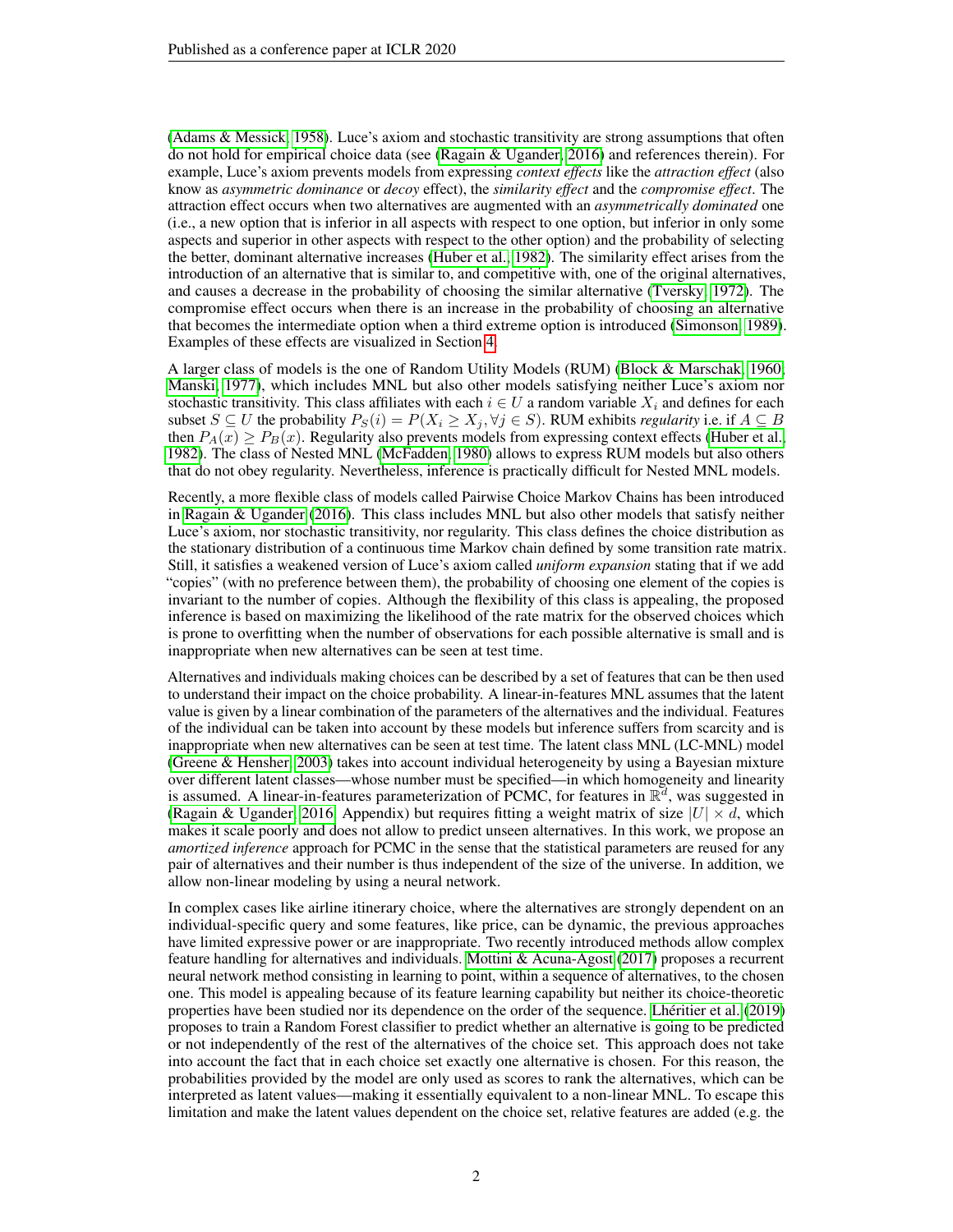price for *i*-th alternative price<sub>*i*</sub> is converted to price<sub>*i*</sub>/ $\min_{j \in S}$  price<sub>*j*</sub>). The non-parametric nature of this model is appealing but its choice-theoretic properties have not been studied either.

In this work, we propose to enable PCMC with neural networks based feature handling, therefore enjoying both the good theoretical properties of PCMC and the complex feature handling of the previous neural network based and non-parametric methods. This neural network parameterization of PCMC makes the inference amortized allowing to handle large (and even infinite) size universes as shown in our experiments for airline itinerary choice modeling shown in Section [5.](#page-6-0)

## 2 BACKGROUND: PAIRWISE CHOICE MARKOV CHAINS

## 2.1 DEFINITION

A Pairwise Choice Markov Chain (PCMC) [\(Ragain & Ugander, 2016\)](#page-10-1) defines the choice probability  $P_S(i)$  as the probability mass on the alternative  $i \in S$  of the stationary distribution of a continuous time Markov chain (CTMC) whose set of states corresponds to  $S$ . The model's parameters are the off-diagonal entries  $q_{ij} \ge 0$  of a rate matrix Q indexed by pairs of elements in U. Given a choice set  $S$ , the choice distribution is the stationary distribution of the continuous time Markov chain given by the matrix  $Q_S$  obtained by restricting the rows and columns of  $Q$  to elements in  $S$  and setting  $q_{ii} = -\sum_{j \in S \setminus i} q_{ij}$  for each  $i \in S$ . Therefore, the distribution  $P_S$  is parameterized by the  $|S|$  ( $|S|$  – 1) transition rates of  $Q_S$ .

#### The constraint

<span id="page-2-0"></span>
$$
q_{ij} + q_{ji} > 0 \tag{1}
$$

is imposed in order to guarantee that the chain has a single closed communicating class which implies the existence and the unicity of the stationary distribution  $\pi<sub>S</sub>$  (see, e.g., [Norris](#page-9-11) [\(1997\)](#page-9-11)) obtained by solving

$$
\begin{cases} \pi_S Q_S = \mathbf{0} \\ \pi_S \mathbf{1}^T = 1 \end{cases} \tag{2}
$$

where 0 and 1 are row vectors of zeros and ones, respectively. Since any column of  $Q_s$  is the opposite of the sum of the rest of the columns, it is equivalent to solve

$$
\pi_S Q'_S = \left[ \begin{array}{c c} 0 & | & 1 \end{array} \right] \tag{3}
$$

where  $Q'_{S} \equiv \left[ \begin{array}{cc} ((Q_S)_{ij})_{1 \leq i \leq |S|, 1 \leq j < |S|} & | & \mathbf{1}^T \end{array} \right].$ 

## 2.2 PROPERTIES

In [Ragain & Ugander](#page-10-1) [\(2016\)](#page-10-1), it is shown that PCMC allow to represent any MNL model, but also models that are non-regular and do not satisfy stochastic transitivity (using the rock-scissor-paper example of Section [3.2\)](#page-4-0).

In the classical red bus/blue bus example (see, e.g., [Train](#page-10-4) [\(2009\)](#page-10-4)), the color of the bus is irrelevant to the preference of the transportation mode "bus" with respect to the "car" mode. Nevertheless, MNL models reduce the probability of choosing the "car" mode when color variants of buses are added, which does not match empirical behavior. PCMC models allows to model this kind of situations thanks to a property termed *contractibility*, which intuitively means that we can "contract" subsets  $A_i \subseteq U$  to a single "type" when the probability of choosing an element of  $A_i$  is independent of the pairwise probabilities between elements within the subsets. Formally, a partition of  $U$  into non-empty sets  $A_1, \ldots, A_k$  is a *contractible partition* if  $q_{a_i a_j} = \lambda_{ij}$  for all  $a_i \in A_i, a_j \in A_j$  for some  $\Lambda = {\lambda_{ij}}$  for  $i, j \in \{1, ..., k\}$ . Then, the following proposition is shown.

<span id="page-2-1"></span>**Proposition 1** [\(Ragain & Ugander](#page-10-1) [\(2016\)](#page-10-1)). *For a given*  $\Lambda$ , let  $A_1, \ldots, A_k$  be a contractible partition for two PCMC models on  $\bar{U}$  represented by  $Q,Q^{\tilde{\prime}}$  with stationary distributions  $\pi, \pi'.$  Then, for any Ai *,*

$$
\sum_{j \in A_i} P_U(j) = \sum_{j \in A_i} P'_U(j).
$$

Then it is shown, that contractibility implies *uniform expansion* formally defined as follows.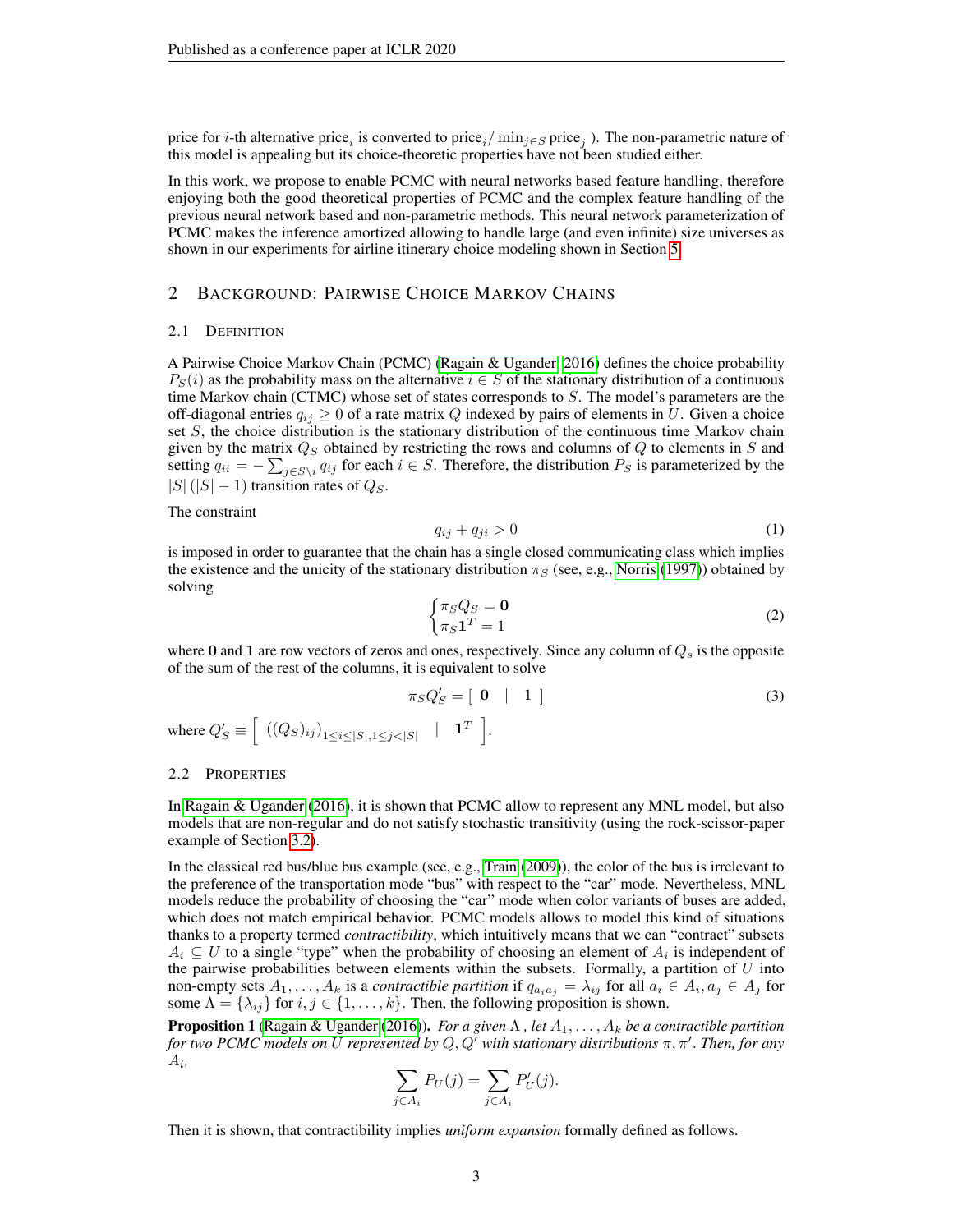**Definition 1** (Uniform Expansion). *Consider a choice between n elements in a set*  $S^{(1)}$  =  $\{i_{11}, \ldots, i_{n1}\}$ , and another choice from a set  $S^{(k)}$  containing k copies of each of the n elements:  $S^{(k)} = \{i_{11}, \ldots, i_{1k}, i_{21}, \ldots, i_{2k}, \ldots, i_{n1}, \ldots, i_{nk}\}$  . The axiom of uniform expansion states that *for each*  $m \in \{1, \ldots, n\}$  *and all*  $k \geq 1$ *,* 

$$
P_{S^{(1)}}(i_{m1}) = \sum_{j=1}^{k} P_{S^{(k)}}(i_{mj}).
$$

#### 2.3 INFERENCE

Given a dataset  $D$ , the inference method proposed in [Ragain & Ugander](#page-10-1) [\(2016\)](#page-10-1) consists in maximizing the log likelihood of the rate matrix  $Q$  indexed by  $U$ 

$$
\log \mathcal{L}(Q; \mathcal{D}) = \sum_{S \subseteq U} \sum_{i \in S} C_{iS}(\mathcal{D}) \log \left( P_S^Q(i) \right) \tag{4}
$$

where  $P_S^Q(i)$  denotes the probability that i is selected from S as a function of Q and  $C_{iS}(\mathcal{D})$  denotes the number of times in the data that  $i$  was chosen out of set  $S$ .

This optimization is difficult since there is no general closed form expression for  $P_S^Q(i)$  and the implicit definition also makes it difficult to derive gradients for  $\log \mathcal{L}$  with respect to the parameters  $q_{ij}$ . The authors propose to use Sequential Least Squares Programming (SLSQP) to maximize  $\log L(Q; D)$ , which is nonconcave in general. However, in their experiments, they encounter numerical instabilities leading to violations  $(q_{ij} + q_{ji} = 0)$  of the PCMC definition, which were solved with additive smoothing at the cost of some efficacy of the model. In addition, when the examples of each alternative are scarce like in the application of Section [5,](#page-6-0) this inference approach is prone to severe overfitting and is inappropriate to predict unseen alternatives. These two drawbacks motivate the amortized inference approach we introduce next.

## 3 PCMC-NET

We propose an amortized inference approach for PCMC based on a neural network architecture called PCMC-Net that uses the alternatives' and the individual's features to determine the transition rates and can be trained using standard stochastic gradient descent techniques.

## 3.1 ARCHITECTURE

**Input layer** For PCMC, the choice sets  $S$  were defined as a set of indices. For PCMC-Net, since it is feature-based, the choice sets S are defined as sets of tuples of features. Let  $S_i$  be the tuple of features of the *i*-th alternative of the choice set S belonging to a given feature space  $\mathcal{F}_a$  and I be the tuple of the individual's features belonging to a given feature space  $\mathcal{F}_0$ . The individual's features are allowed to be an empty tuple.

Representation layer The first layer is composed of a representation function for the alternatives' features

$$
\rho_{w_a} : \mathcal{F}_a \to \mathbb{R}^{d_a} \tag{5}
$$

and a representation function for the individual's features

$$
\rho_{w_0} : \mathcal{F}_0 \to \mathbb{R}^{d_0} \tag{6}
$$

where  $w_0$  and  $w_a$  are the sets of weights parameterizing them and  $d_0, d_a \in \mathbb{N}$  are hyperparameters. These functions can include, e.g., embedding layers for categorical variables, a convolutional network for images or text, etc., depending on the inputs' types.

Cartesian product layer In order to build the transition rate matrix, all the pairs of different alternatives need to be considered, this is accomplished by computing the cartesian product

$$
\{\rho_{w_a}(S_1), \dots, \rho_{w_a}(S_{|S|})\} \times \{\rho_{w_a}(S_1), \dots, \rho_{w_a}(S_{|S|})\}.
$$
\n(7)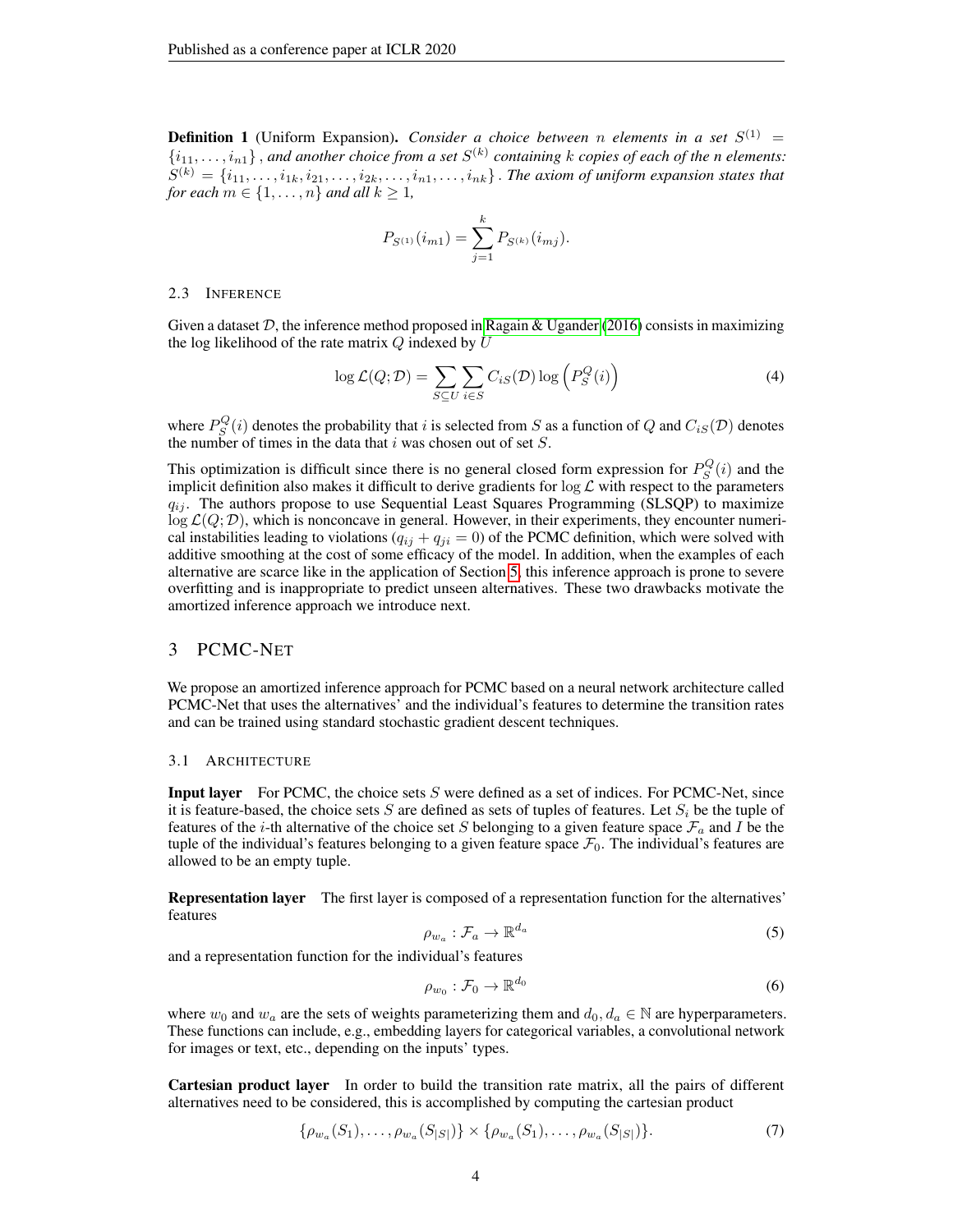<span id="page-4-1"></span>

Figure 1: **PCMC-Net.**  $\times$  denotes the cartesian product and  $\oplus$  vector concatenation.

The combinations of embedded alternatives are concatenated together with the embedded features of the individual, i.e.

$$
R_{ij} \equiv \rho_{w_0}(I) \oplus \rho_{w_a}(S_i) \oplus \rho_{w_a}(S_j)
$$
\n(8)

where ⊕ denotes vector concatenation.

**Transition rate layer** The core component is a model of the transition rate  $(Q_S)_{ij}$ ,  $i \neq j$ :

$$
\hat{q}_{ij} \equiv \max(0, f_{w_q}(R_{ij})) + \epsilon \tag{9}
$$

where  $f_{w_q}$  consists of multiple fully connected layers parameterized by a set of weights  $w_q$  and  $\epsilon > 0$ is a hyperparameter. Notice that taking the maximum with 0 and adding  $\epsilon$  guarantees non-negativity and the condition of Eq. [1.](#page-2-0) The transition rate matrix  $\hat{Q}$  is then obtained as follows:

$$
\hat{Q}_{ij} \equiv \begin{cases} \hat{q}_{ij} & \text{if } i \neq j \\ -\sum_{j \neq i} \hat{q}_{ij} & \text{otherwise} \end{cases} (10)
$$

**Stationary distribution layer** The choice probabilities correspond to the stationary distribution  $\hat{\pi}$ that is guaranteed to exist and be unique by the condition of Eq. [1](#page-2-0) and can be obtained by solving the system

$$
\hat{\pi}\left[\left(\hat{Q}_{ij}\right)_{1\leq i\leq |S|,1\leq j<|S|}\middle|\mathbf{1}^T\right]=\left[\mathbf{0}\middle|\mathbf{1}\right]
$$
\n(11)

by, e.g., partially-pivoted LU decomposition which can be differentiated with automatic differentiation.

The whole network is represented in Fig. [1.](#page-4-1)

#### <span id="page-4-0"></span>3.2 PROPERTIES

Non-regularity As shown in [Ragain & Ugander](#page-10-1) [\(2016\)](#page-10-1), non-regular models can be obtained by certain rate matrices. For example, the stochastic rock-paper-scissors game can be described by a non-regular model obtained with the following transition rate matrix with  $\frac{1}{2} < \alpha \leq 1$ :

$$
Q = \begin{bmatrix} -1 & 1 - \alpha & \alpha \\ \alpha & -1 & 1 - \alpha \\ 1 - \alpha & \alpha & -1 \end{bmatrix}.
$$
 (12)

PCMC-Net can represent such a model by setting the following design parameters. In this case, the individual's features correspond to an empty tuple yielding an empty vector as representation. By setting  $\rho_{w_a}$  to a one-hot representation of the alternative (thus  $d_a = 3$ ), a fully connected network  $f_{w_q}$  consisting of one neuron (i.e. six coefficients and one bias) is enough to represent this matrix since six combinations of inputs are of interest.

**Non-parametric limit** More generally, the following theorem shows that any PCMC model can be arbitrarily well approximated by PCMC-Net.

**Theorem 1.** If  $\rho_{w_a}$  and  $f_{w_q}$  are given enough capacity, PCMC-Net can approximate any PCMC *model arbitrarily well.*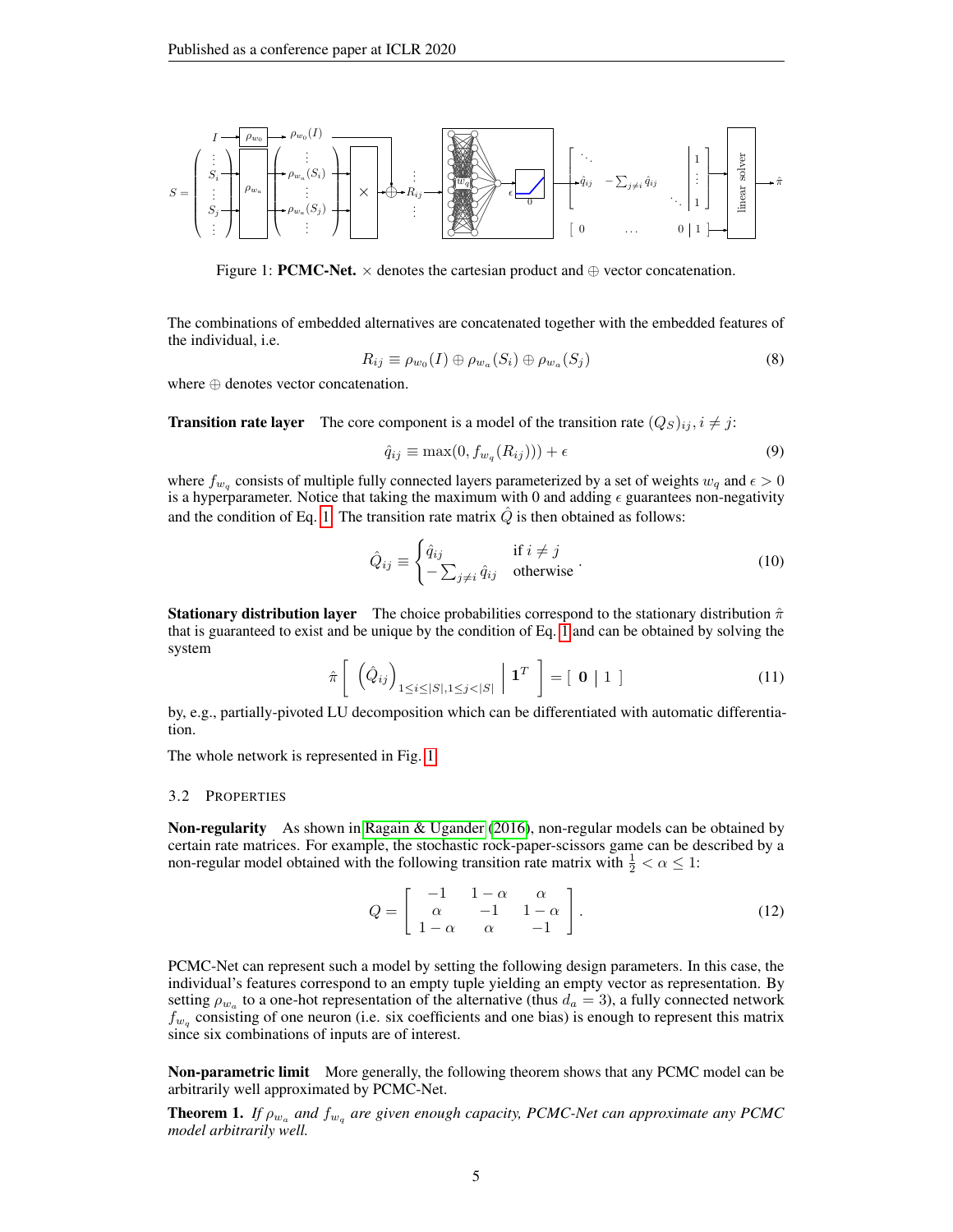*Proof.* A PCMC model jointly specifies a family of distributions  $\pi_S$  for each  $S \in 2^U$  obtained by subsetting a single rate matrix  $Q$  indexed by  $U$ . Therefore, it is sufficient to prove that PCMC-Net can approximate any matrix Q since  $\hat{q}_{ij}$ , with  $i \neq j$ , does not depend on S. PCMC-Net forces the transition rates to be at least  $\epsilon$ , whereas the PCMC definition allows any  $q_{ij} \geq 0$  as long as  $q_{ij} + q_{ji} > 0$ . Since multiplying all the entries of a rate matrix by some  $c > 0$  does not affect the stationary distribution of the corresponding CTMC, let us consider, without loss of generality, an arbitrary PCMC model given by a transition rate matrix  $Q^*$ , whose entries are either at least  $\epsilon$  or zero. Let  $\pi^*$  be its stationary distribution. Then, let us consider the matrix  $Q(\epsilon, c)$  obtained by replacing the null entries of  $Q^*$  by  $\epsilon$  and by multiplying the non-null entries by some  $c > 0$ , and let  $\pi(\epsilon, c(\delta))$ be its stationary distribution. Since, by Cramer's rule, the entries of the stationary distribution are continuous functions of the entries of the rate matrix, for any  $\delta > 0$ , there exist  $c(\delta) > 0$  such that  $|\pi(\epsilon, c(\delta)) - \pi^{\star}| < \delta.$ 

Since deep neural networks are universal function approximators [\(Hornik et al., 1989\)](#page-9-12), PCMC-Net allows to represent arbitrarily well any  $Q(\epsilon, c)$  if enough capacity is given to the network, which completes the proof. П

**Contractibility** Let  $Q, Q'$  be the rate matrices obtained after the transition rate layer of two different PCMC-Nets on a finite universe of alternatives  $U$ . Then, Proposition [1](#page-2-1) can be applied. Regarding uniform expansion, when copies are added to a choice set, their transition rates to the other elements of the choice set will be identical since they only depend on their features. Therefore, PCMC-Net allows uniform expansion.

## 3.3 INFERENCE

The logarithmic loss is used to assess the predicted choice distribution  $\hat{\pi}$  given by the model parameterized by  $w \equiv w_0 \cup w_a \cup w_q$  on the input  $(I, S)$  against the index of actual choice  $Y_s$ ,

$$
loss(w, I, S, Y_S) \equiv \log \hat{\pi}_{Y_S}.
$$
\n(13)

Training can be performed using stochastic gradient descent and dropout to avoid overfitting, which is stable unlike the original inference approach.

# <span id="page-5-0"></span>4 EXPERIMENTS ON SYNTHETIC DATA WITH CONTEXT EFFECTS

To illustrate the ability of PCMC and PCMC-Net models of capturing context effects we simulate them using the multiattribute linear ballistic accumulator (MLBA) model of [Trueblood et al.](#page-10-5) [\(2014\)](#page-10-5) that is able to represent attraction, similarity and compromise effects. MLBA models choice as a process where independent accumulators are associated to each alternative and race toward a threshold. The alternative whose accumulator reaches the threshold first is selected. The speed of each acculumator is determined by a number of parameters modeling human psychology notably, weights that determine the attention paid to each comparison and a curvature parameter determining a function that gives the subjective value of each alternative from its objective value.

We consider the example of [\(Trueblood et al., 2014,](#page-10-5) Figure 7) reproduced in Figure [2\(i\)](#page-6-1) where a choice set of two fixed alternatives  $\{a, b\}$  is augmented with a third option c and the preference of a over b, i.e.  $\frac{P_{\{a,b,c\}}(a)}{P_{\{a,b,c\}}(a)+P_{\{a,b,c\}}(b)}$ , is computed. The model considers two attributes such that higher values are more preferable. The two original alternatives are  $a = (4, 6)$ ,  $b = (6, 4)$ . For example, these can correspond to two different laptops with RAM capacity and battery life as attributes, and  $c$ is a third laptop choice influencing the subjective value of  $a$  with respect to  $b$ .

In order to generate synthetic choice sets, we uniformly sample the coordinates of c in  $[1, 9]^2$ . Then, we compute the choice distribution given by the MLBA model<sup>[1](#page-5-1)</sup> that is used to sample the choice.

We instantiate PCMC-Net with an identity representation layer with  $d_a = 4$  and  $d_0 = 0$  and a transition rate layer with  $h \in \{1, 2, 3\}$  hidden layers of  $\nu = 16$  nodes with Leaky ReLU activation

<span id="page-5-1"></span><sup>&</sup>lt;sup>1</sup>Using the code available at <https://github.com/tkngch/choice-models>.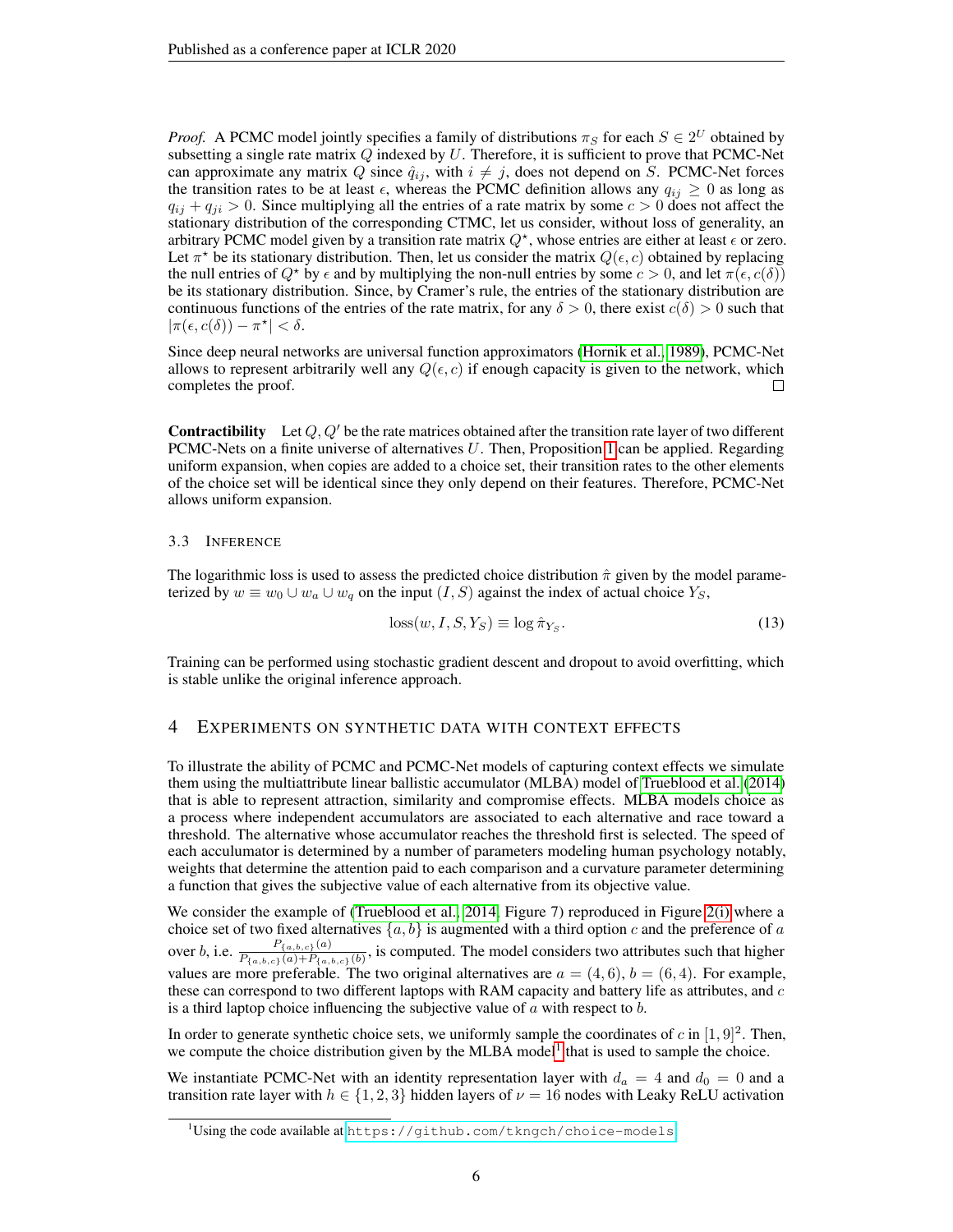<span id="page-6-1"></span>

Figure 2: Preference for a over b for different attributes (coordinates of each pixel) of the third alternative c. Lighter shades indicate higher preference for a. Models were trained on 20000 choice sets. In Fig. [\(i\),](#page-6-1) the points  $c_A$ ,  $c_S$  and  $c_C$  show examples of, respectively, attraction, similarity and compromise effects with respect to a.

(slope = 0.01) and  $\epsilon = 0.5$ .<sup>[2](#page-6-2)</sup> In order to use the original PCMC model<sup>[3](#page-6-3)</sup>, we discretize the attributes of the third option using 8 bins on each attribute, obtaining 64 different alternatives in addition to identified a and b. We also compare to a linear-in-features MNL model<sup>[4](#page-6-4)</sup>. Figure [2](#page-6-1) shows how the different models represent the preference for  $a$  over  $b$ . Table [1,](#page-6-5) shows a Monte Carlo estimation of the expected Kullback-Leibler divergence comparing each model  $\hat{P}$  to the true MLBA model P

$$
\mathbb{E}_{c \sim \mathcal{U}([1,9]^2)}[D_{\text{KL}}(P \|\hat{P})] = \frac{1}{64} \int_{[1,9]^2} \sum_{i \in \{a,b,c\}} P_{\{a,b,c\}}(i) \log \frac{P_{\{a,b,c\}}(i)}{\hat{P}_{\{a,b,c\}}(i)} dc.
$$
 (14)

As expected, MNL is unable to represent context effects due the independence of irrelevant alternatives. After discretization, the original PCMC provides a good approximation of the MLBA model. Nevertheless, it is difficult to further refine it since the number of statistical parameters grows biquadratically with the number of bins for each feature. As shown in Table [1,](#page-6-5) the amortized inference approach of PCMC-Net allows a better approximation of the original model with significantly fewer statistical parameters than the discretized PCMC.

<span id="page-6-5"></span>Table 1: Monte Carlo estimate of the expected KL divergence between the different models and the true MLBA model. A set of 10000 points  $c$ , different from the training one, was used.

|                        | $h \times \nu$ | #parameters | $\mathbb{E}_{c \sim \mathcal{U}([1,9]^2)}[D_{\mathrm{KL}}(P  \hat{P})]$ |
|------------------------|----------------|-------------|-------------------------------------------------------------------------|
| MNL                    |                |             | .119                                                                    |
| <b>PCMC</b>            |                | 4290        | .022                                                                    |
| PCMC-Net $1 \times 16$ |                | 97          | .018                                                                    |
| PCMC-Net $2 \times 16$ |                | 369         | .011                                                                    |
| PCMC-Net $3 \times 16$ |                | 641         | -009                                                                    |

# <span id="page-6-0"></span>5 EXPERIMENTS ON AIRLINE ITINERARY CHOICE MODELING

In this section, we instantiate PCMC-Net for the case of airline itinerary choice modeling. As shown in [Babutsidze et al.](#page-9-13) [\(2019\)](#page-9-13), this kind of data often exhibit attraction effects, calling for more flexible models such as PCMC. Nevertheless, in the considered dataset, alternatives rarely repeat themselves, which makes the original inference approach for PCMC inappropriate.

<span id="page-6-2"></span><sup>&</sup>lt;sup>2</sup>We trained it with the Adam optimizer with one choice set per iteration, a learning rate of 0.001 and no dropout, for 100 epochs. Code is available at <https://github.com/alherit/PCMC-Net>.

<span id="page-6-3"></span>We used the implementation available at <https://github.com/sragain/pcmc-nips>, with additive smoothing  $\alpha = 0.1$  and a maximum of 50 iterations. The best model over 20 restarts was considered.

<span id="page-6-4"></span><sup>&</sup>lt;sup>4</sup>Using Larch available at <https://github.com/jpn--/larch>.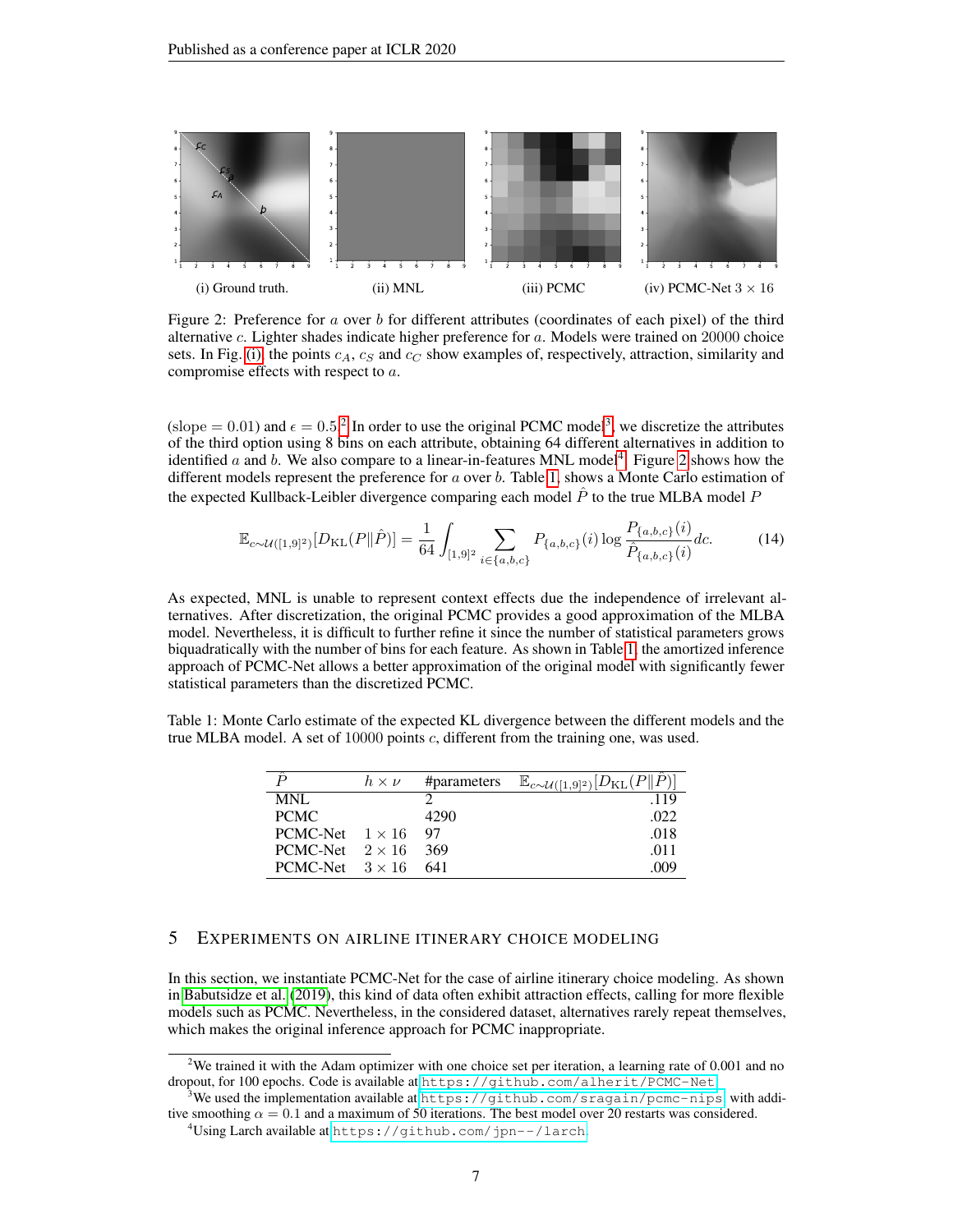# 5.1 DATASET

We used the dataset from [Mottini & Acuna-Agost](#page-9-9) [\(2017\)](#page-9-9) consisting of flight bookings sessions on a set of European origins and destinations. Each booking session contains up to 50 different itineraries, one of which has been booked by the customer. There are 815559 distinct alternatives among which 84% are singletons and 99% are observed at most seven times. In total, there are 33951 choice sessions of which 27160 were used for training and 6791 for testing. The dataset has a total of 13 features, both numerical and categorical, corresponding to individuals and alternatives (see Table [4\)](#page-10-6).

# 5.2 INSTANTIATION OF PCMC-NET

PCMC-Net was implemented in PyTorch (Paszke et al.,  $2017$ <sup>[5](#page-7-0)</sup> During training, a mini-batch is composed of a number of sessions whose number of alternatives can be variable. Dynamic computation graphs are required in order to adapt to the varying session size. Stochastic gradient optimization is performed with Adam [\(Kingma & Ba, 2015\)](#page-9-14). In our experiments, numerical variables are unidimensional and thus are not embedded. They were standardized during a preprocessing step. Each categorical input of cardinality  $c_i$  is passed through an embedding layer, such that the resulting dimension is obtained by the rule of thumb  $d_i := \min(\lceil c_i/2 \rceil, 50)$ . We maximize regularization by using a dropout probability of 0.5 (see, e.g., [Baldi & Sadowski](#page-9-15) [\(2013\)](#page-9-15)). The additive constant  $\epsilon$  was set to 0.5. The linear solver was implemented with torch.solve, which uses LU decomposition. Table [2](#page-7-1) shows the hyperparameters and learning parameters that were optimized by performing 25 iterations of Bayesian optimization (using GPyOpt [authors](#page-9-16) [\(2016\)](#page-9-16)). Early stopping is performed during training if no significant improvement (greater than 0.01 with respect to the best log loss obtained so far) is made on a validation set (a random sample consisting of 10% of the choice sessions from the training set) during 5 epochs. Using the hyperparameters values returned by the Bayesian optimization procedure and the number of epochs at early stopping (66), the final model is obtained by training on the union of the training and validation sets.

Table 2: Hyperparameters optimized with Bayesian optimization.

<span id="page-7-1"></span>

| parameter                    | range                            | best value |
|------------------------------|----------------------------------|------------|
| learning rate                | $\{10^{-i}\}_{i=16}$             | 0.001      |
| batch size (in sessions)     | $\{2^i\}_{i=04}$                 | 16         |
| hidden layers in $f_{w_q}$   | $\{1, 2, 3\}$                    |            |
| nodes per layer in $f_{w_a}$ | $\{2^i\}_{i=59}$                 | 512        |
| activation                   | {ReLU, Sigmoid, Tanh, LeakyReLU} | LeakyReLU  |

## 5.3 RESULTS

We compare the performance of the PCMC-Net instantiation against three simple baselines:

- Uniform: probabilities are assigned uniformly to each alternative.
- Cheapest (non-probabilistic): alternatives are ranked by increasing price.
- Shortest (non-probabilistic): alternatives are ranked by increasing trip duration.

We also compare against the results presented in [Lhéritier et al.](#page-9-10) [\(2019\)](#page-9-10)

- Multinomial Logit (MNL): choice probabilities are determined from the alternatives' features only, using some feature transformations to improve the performance.
- Latent Class Multinomial Logit (LC-MNL): in addition to the alternatives' features, it uses individual's features which are used to model the probability of belonging to some latent classes whose number is determined using the Akaike Information Criterion. Feature transformations are also used to improve the performance.
- Random Forest (RF): a classifier is trained on the alternatives as if they were independent, considering both individual's and alternatives' features and using as label whether each alternative was chosen or not. Some alternatives' features are transformed to make them relative to the values of each choice set. Since the classifier evaluates each alternative

<span id="page-7-0"></span><sup>&</sup>lt;sup>5</sup>Code available at <https://github.com/alherit/PCMC-Net>.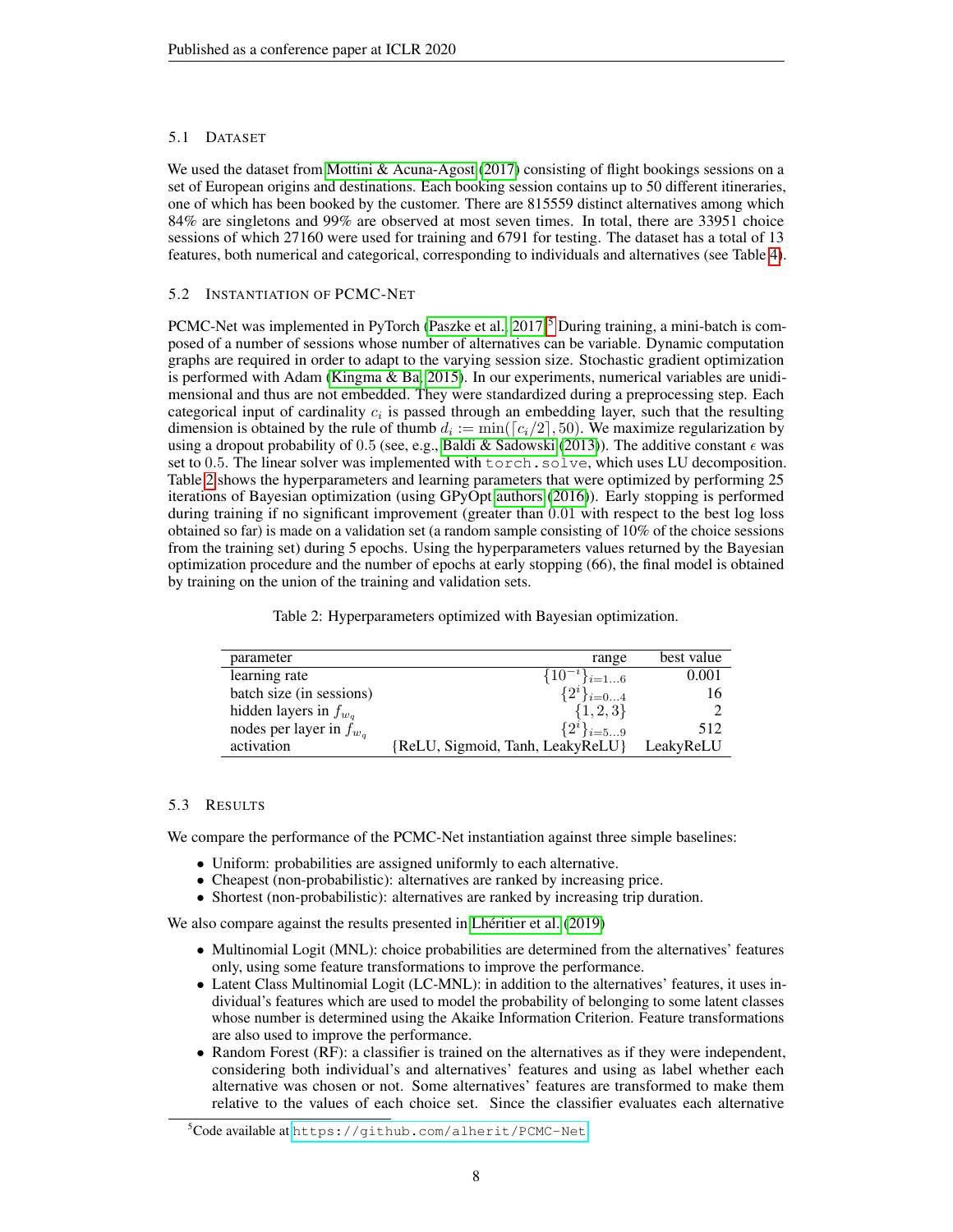independently, the probabilities within a given session generally do not add to one, and therefore are just interpreted as scores to rank the alternatives.

And, finally, we compare to

• Deep Pointer Networks (DPN) [\(Mottini & Acuna-Agost, 2017\)](#page-9-9): a recurrent neural network that uses both the features of the individual and those of the alternatives to learn to point to the chosen alternative from the choice sets given as sequences. The results are dependent on the order of the alternatives, which was taken as in the original paper, that is, as they were shown to the user.

We compute the following performance measures on the test set  $\mathcal T$  of choice sets and corresponding individuals:

- Normalized Log Loss (NLL): given a probabilistic choice model  $\hat{P}$ ,
	- $\text{NLL} \equiv -\frac{1}{|\mathcal{T}|} \sum_{(S,I) \in \mathcal{T}} \log \hat{P}_S(Y_S|I).$
- TOP  $N$  accuracy: proportion of choice sessions where the actual choice was within the top  $N$ ranked alternatives. In case of ties, they are randomly broken. We consider  $N \in \{1, 5\}$ .

Table [3](#page-8-0) shows that PCMC-Net outperforms all the contenders in all the considered metrics. It achieves a 21.3% increase in TOP-1 accuracy and a 12.8% decrease in NLL with respect to the best contender for each metric. In particular, we observe that the best in TOP  $N$  accuracy among the contenders are LC-MNL and RF, both requiring manual feature engineering to achieve such performances whereas PCMC-Net automatically learns the best representations. We also observe that our results are significantly better than those obtained with the previous deep learning approach DPN, showing the importance of the PCMC definition in our deep learning approach to model the complex behaviors observed in airline itinerary choice data.

<span id="page-8-0"></span>Table 3: Results on airline itinerary choice prediction. \* indicates cases with feature engineering.

| method     | TOP <sub>1</sub> | TOP <sub>5</sub> | $\rm NL$ |
|------------|------------------|------------------|----------|
| Uniform    | .063             | .255             | 3.24     |
| Cheapest   | .164             | .471             |          |
| Shortest   | .154             | .472             |          |
| $MNL^*$    | .224             | .624             | 2.44     |
| LC-MNL*    | .271             | .672             | 2.33     |
| $RF*$      | .273             | .674             |          |
| <b>DPN</b> | .257             | .665             | 2.33     |
| PCMC-Net   | .331             | .745             | 2.03     |

## 6 CONCLUSIONS

We proposed PCMC-Net, a generic neural network architecture equipping PCMC choice models with amortized and automatic differentiation based inference using alternatives' features. As a side benefit, the construction allows to condition the probabilities on the individual's features. We showed that PCMC-net is able to approximate any PCMC model arbitrarily well and, thus, maintains the flexibility (e.g., allowing to represent non-regular models) and the desired property of uniform expansion. Being neural network based, PCMC-Net allows complex feature handling as previous machine learning and deep learning based approaches but with the additional theoretical guarantees.

We proposed a practical implementation showing the benefits of the construction on the challenging problem of airline itinerary choice prediction, where attraction effects are often observed and where alternatives rarely appear more than once—making the original inference approach for PCMC inappropriate.

As future work, we foresee investigating the application of PCMC-Net on data with complex features (e.g. images, texts, graphs ...) to assess the impact of such information on preferences and choice.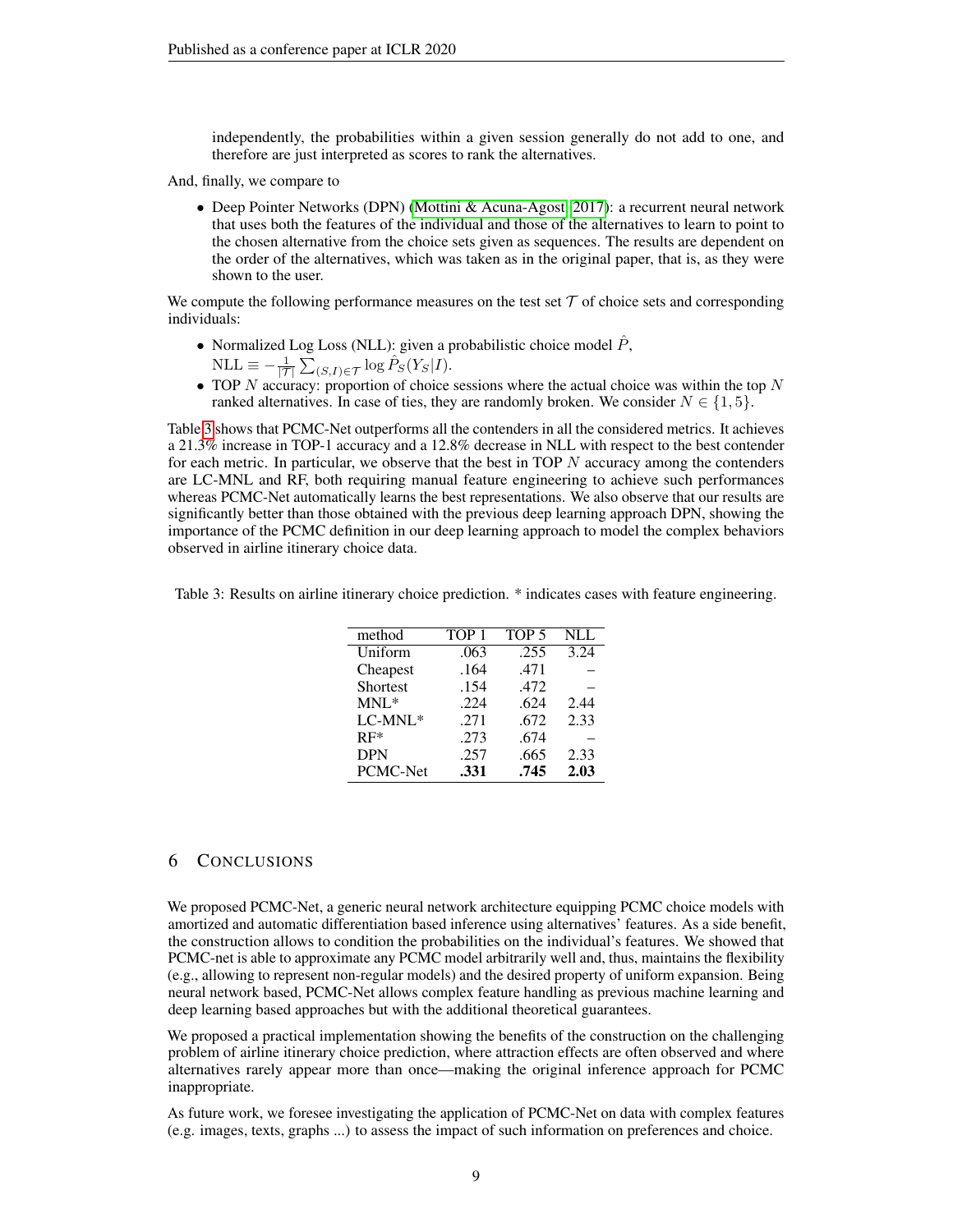#### ACKNOWLEDGMENTS

Thanks to María Zuluaga, Eoin Thomas, Nicolas Bondoux and Rodrigo Acuña-Agost for their insightful comments and to the four anonymous reviewers whose suggestions have greatly improved this manuscript.

## **REFERENCES**

- <span id="page-9-3"></span>Ernest Adams and Samuel Messick. An axiomatic formulation and generalization of successive intervals scaling. *Psychometrika*, 23(4):355–368, Dec 1958. ISSN 1860-0980. doi: 10.1007/ BF02289784.
- <span id="page-9-16"></span>The GPyOpt authors. Gpyopt: A bayesian optimization framework in python. [http://github.](http://github.com/SheffieldML/GPyOpt) [com/SheffieldML/GPyOpt](http://github.com/SheffieldML/GPyOpt), 2016.
- <span id="page-9-13"></span>Zakaria Babutsidze, William Rand, Emil Mirzayev, Ismael Rafai, Nobuyuki Hanaki, Thierry Delahaye, and Rodrigo Acuna-Agost. Asymmetric dominance in airfare choice. In *6th International Conference of Choice Modelling*. ICMC, 2019.
- <span id="page-9-15"></span>Pierre Baldi and Peter J Sadowski. Understanding dropout. In *Advances in neural information processing systems*, pp. 2814–2822, 2013.
- <span id="page-9-5"></span>H D Block and Jacob Marschak. Random orderings and stochastic theories of response. *Contributions to Probability and Statistics*, 2:97–132, 1960.
- <span id="page-9-0"></span>Ralph Allan Bradley and Milton E Terry. Rank analysis of incomplete block designs: I. the method of paired comparisons. *Biometrika*, 39(3/4):324–345, 1952.
- <span id="page-9-8"></span>William H Greene and David A Hensher. A latent class model for discrete choice analysis: contrasts with mixed logit. *Transportation Research Part B: Methodological*, 37(8):681–698, 2003.
- <span id="page-9-12"></span>Kurt Hornik, Maxwell Stinchcombe, and Halbert White. Multilayer feedforward networks are universal approximators. *Neural networks*, 2(5):359–366, 1989.
- <span id="page-9-4"></span>Joel Huber, John W Payne, and Christopher Puto. Adding asymmetrically dominated alternatives: Violations of regularity and the similarity hypothesis. *Journal of consumer research*, 9(1):90–98, 1982.
- <span id="page-9-14"></span>Diederik P. Kingma and Jimmy Ba. Adam: A method for stochastic optimization. In *3rd International Conference on Learning Representations, ICLR 2015, San Diego, CA, USA, May 7-9, 2015, Conference Track Proceedings*, 2015.
- <span id="page-9-10"></span>Alix Lhéritier, Michael Bocamazo, Thierry Delahaye, and Rodrigo Acuna-Agost. Airline itinerary choice modeling using machine learning. *Journal of Choice Modelling*, 31:198–209, 2019.
- <span id="page-9-1"></span>R. Duncan Luce. *Individual Choice Behavior: A Theoretical analysis*. Wiley, New York, NY, USA, 1959.
- <span id="page-9-2"></span>R Duncan Luce. The choice axiom after twenty years. *Journal of mathematical psychology*, 15(3): 215–233, 1977.
- <span id="page-9-6"></span>Charles F Manski. The structure of random utility models. *Theory and decision*, 8(3):229–254, 1977.
- <span id="page-9-7"></span>Daniel McFadden. Econometric models for probabilistic choice among products. *Journal of Business*, pp. S13–S29, 1980.
- <span id="page-9-9"></span>Alejandro Mottini and Rodrigo Acuna-Agost. Deep choice model using pointer networks for airline itinerary prediction. In *Proceedings of the 23rd ACM SIGKDD International Conference on Knowledge Discovery and Data Mining*, pp. 1575–1583. ACM, 2017.
- <span id="page-9-11"></span>J. R. Norris. *Markov Chains*. Cambridge Series in Statistical and Probabilistic Mathematics. Cambridge University Press, 1997. doi: 10.1017/CBO9780511810633.